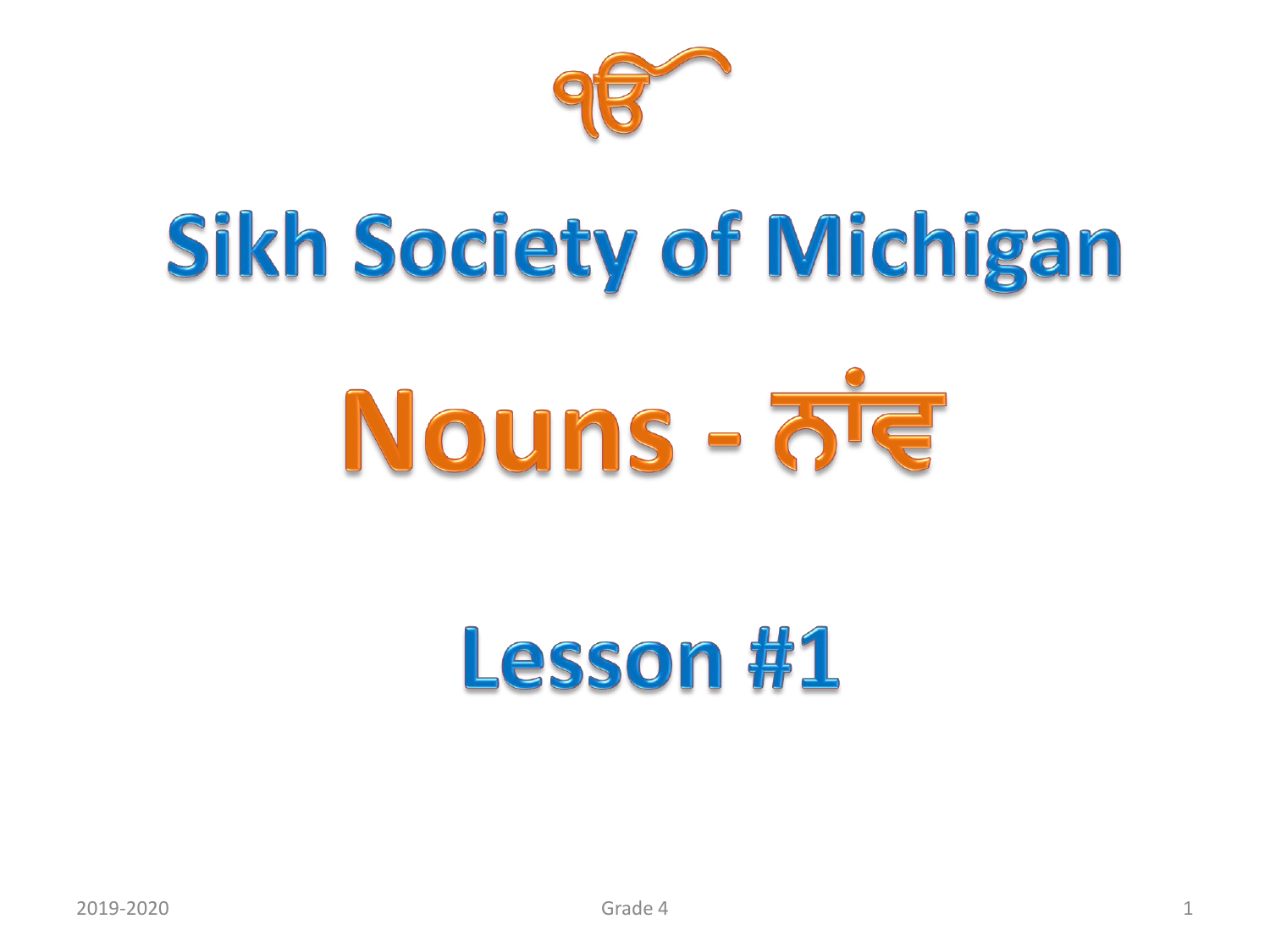# **Definition:**

A word that is used to identify any class of people, place or thing.

**Examples:**

This book is mine. ਇਹ ਕਿਤਾਬ)ਮੇਰੀ ਹੈ।



Common noun ਅਾਮ ਨਾਂਵ Proper noun ਖਾਸ ਨਾਂਵ Material noun ਵਸਤੂ ਵਾਚਕ ਨਾਂਵ Collective noun iek ਵਿਕੱਠ ਵਾਚਕ ਨਾਂਵ  $\frac{1}{2019\text{-}2020}$  Abstract noun  $\frac{1}{2019\text{-}2020}$  and  $\frac{1}{2019\text{-}2020}$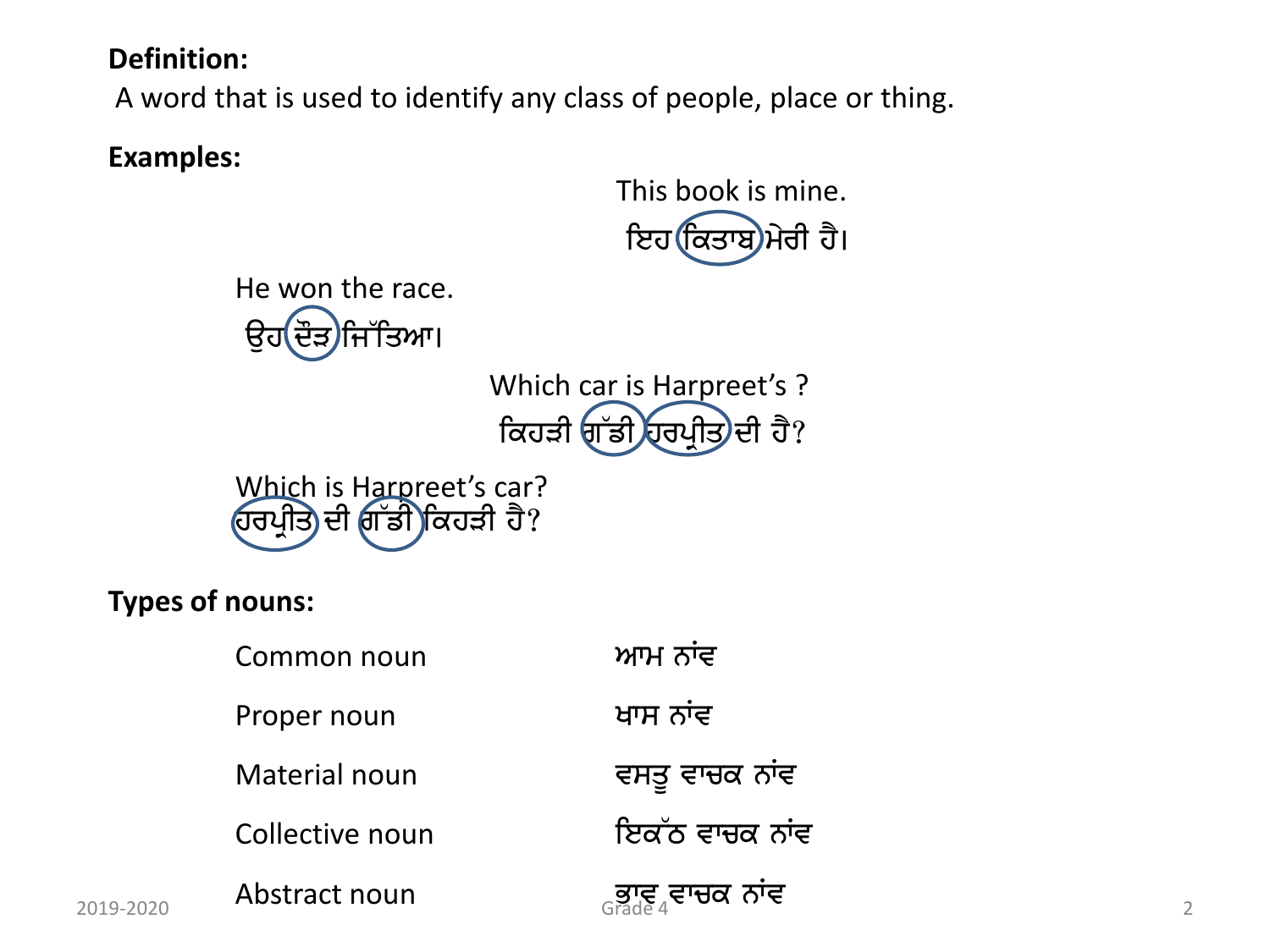#### **Example 1:**

ਆਮ ਨਾਂਵ (Common noun)<br>ਮੁੰਡਾ ਕੁੜੀ ਕੁੜੀ ਸ਼ਹਿਰ ਕੁਰਸੀ ਕਮਰਾ ਖ਼ਾਸ ਨਾਂਵ (Proper noun) ਹਰਪ੍ਰੀਤ ਮਿਸ਼ੀਗਨ ਅੰਮਰਿਕਾ ਦਿੱਲੀ ਰਾਵੀ ਵਸਤੂ ਵਾਚਕ ਨਾਂਵ (Material noun) ਕਪੜਾ ਦੁੱਧ ਆਟਾ ਲਕੜ ਰੁੰ ਇਕੱਠ ਵਾਚਕ ਨਾਂਵ (Collective noun) ਜਮਾਤ ਫ਼ੌਜ ਜਲੁਸ ਸਭਾ ਗੁੱਛਾ ਭਾਵ ਵਾਚਕ ਨਾਂਵ (abstract noun) ਮਿਠਾਸ ਕੜੱਤਣ ਦਲੇਰੀ ਜਵਾਨੀ ਬਢਾਪ<u>ਾ</u>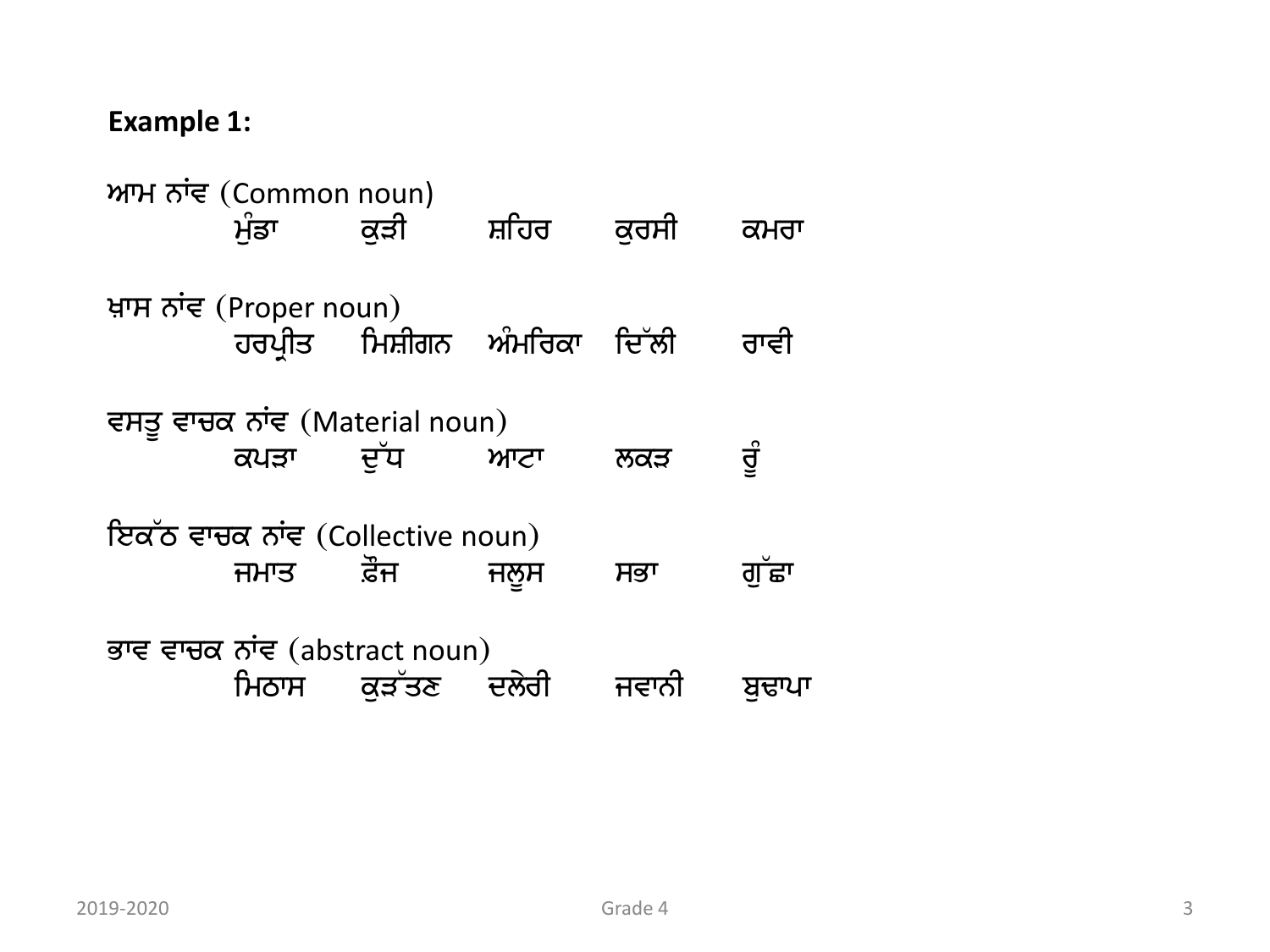# Note about material noun (ਵਸਤੂ ਵਾਚਕ ਨਾਂਵ):

Some words could be identified as material noun or common noun depending on how they are used.

As an example, व्यज्ञ is cloth which is used to make व्यज्ञे (clothes) such as shirts and pants. If we are talking about a thing, it is common noun and if we are talking about the material the thing is made from it is material noun.

So ਕਪੜਾ is material noun and ਕਪੜੇ is common noun. Similarly, ਕਪੜਾ is made from ਚੁੰ (cotton). So ਕਪੜਾ is common noun and ਚੁੰ is material noun.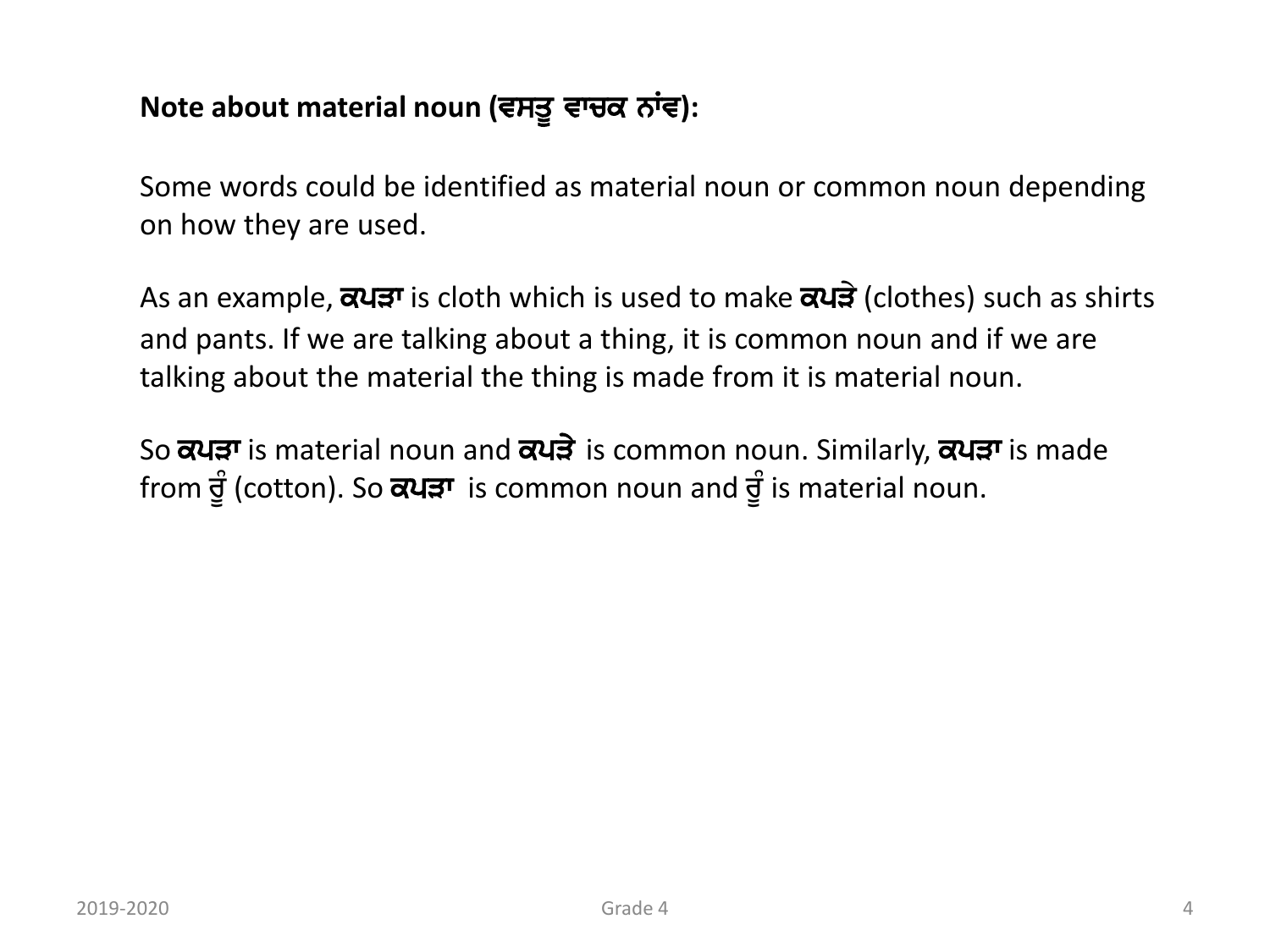#### **Example 2:**

ਬੱਚਾ (child) (ਆਮ ਨਾਂਵ) bcp $\overline{B}$ ਬਚਪਨ (childhood) (ਭਾਵ ਵਾਚਕ ਨਾਂਵ) ਡਾਕੁ (robber) (ਆਮ ਨਾਂਵ)  $\vec{s}$ ਕੈਤੀ (robbery) (ਭਾਵ ਵਾਚਕ ਨਾਂਵ) ਦੋਸਤ (friend) (ਆਮ ਨਾਂਵ) ਵਿਸਤੀ (friendship) (ਭਾਵ ਵਾਚਕ ਨਾਂਵ) ਆਦਮੀ (man) (ਆਮ ਨਾਂਵ) ਭੀੜ (crowd) (ਇਕੱਠ ਵਾਚਕ ਨਾਂਵ) ਚਾਬੀ (key) (ਆਮ ਨਾਂਵ)  $\vec{q}$ ਫ਼ਾਂ (bunch) (ਇਕੱਠ ਵਾਚਕ ਨਾਂਵ) ਪਾਣੀ (water) (ਵਸਤੂ ਵਾਚਕ ਨਾਂਵ)  $\vec{v}$ ਨਦੀ (river) (ਆਮ ਨਾਂਵ) ਰੂੰ (cotton) (ਵਸਤੂ ਵਾਚਕ ਨਾਂਵ)  $\alpha$ ਕਪੜਾ (cloth) (ਆਮ ਨਾਂਵ) ਹਾਰ (necklace) (ਆਮ ਨਾਂਵ)  $\vec{r}$ ਸੋਨਾ (gold) (ਵਸਤੂ ਵਾਚਕ ਨਾਂਵ)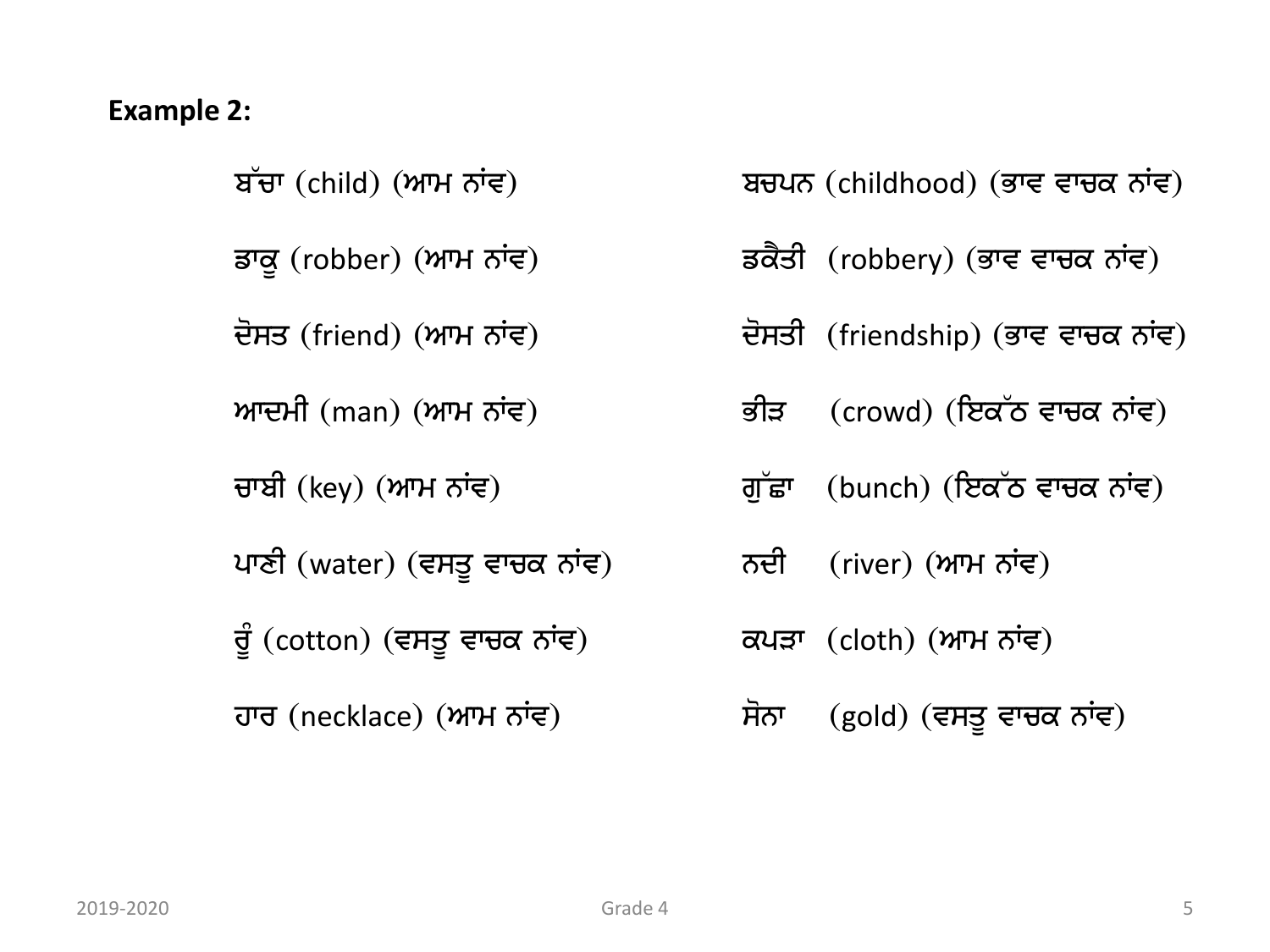# **Connection with nouns, adjectives and verbs**

| <b>Common</b><br>Noun (ਆਮ<br>ਨਾਂਵ) |        | <b>Abstract</b><br><b>Noun</b><br>(ਭਾਵ ਵਾਚਕ<br>ਨਾਂਵ) |          | <b>Common</b><br><b>Noun</b> |          | <b>Collective</b><br><b>Noun</b><br>(ਇਕੱਠ ਵਾਚਕ<br>ਨਾਂਵ) |           | <b>Common</b><br><b>Noun</b> |         | <b>Material</b><br><b>Noun</b><br>(ਵਸਤੂ ਵਾਚਕ<br>ਨਾਂਵ) |       |
|------------------------------------|--------|------------------------------------------------------|----------|------------------------------|----------|---------------------------------------------------------|-----------|------------------------------|---------|-------------------------------------------------------|-------|
| broker                             | ਦਲਾਲ   | brokerage                                            | ਦਲਾਲੀ    | student                      | ਵਿਦਿਆਰਥੀ | class                                                   | ਜਮਾਤ      | ornament                     | ਗਹਿਣਾ   | gold                                                  | ਸੋਨਾ  |
|                                    | ਏਜੈਂਟ  |                                                      | ਏਜੰਸੀ    | soldier                      | ਸੈਨਿਕ    |                                                         | ਫੌਜ       | stones                       |         | stone                                                 | ਪੱਥਰ  |
| agent                              |        | agency                                               |          |                              |          | army                                                    |           |                              | ਜਵਾਹਰਾਤ |                                                       |       |
| child                              | ਬੱਚਾ   | childhood                                            | ਬਚਪਨ     | minister                     | ਮੰਤਰੀ    | ministry                                                | ਮੰਤਰੀ ਸਭਾ | coin                         | ਸਿੱਕਾ   | silver                                                | ਚਾਂਦੀ |
| boy                                | ਲੜਕਾ   | boyhood                                              | ਲੜਕਪਨ    | man                          | ਆਦਮੀ     | crowd                                                   | ਭੀੜ       | cannon                       | ਤੋਪ     | iron                                                  | ਲੋਹਾ  |
| owner                              | ਮਾਲਿਕ  | ownership                                            | ਮਲਕੀਅਤ   | <b>Ikey</b>                  | ਚਾਬੀ     | bunch                                                   | ਗੁੱਛਾ     | utensils                     | ਭਾਂਡੇ   | brass                                                 | ਪਿੱਤਲ |
| robber                             | ਡਾਕੂ   | robbery                                              | ਡਕੈਤੀ    | COW                          | ਗਾਂ      | herd                                                    | ਬੁੰਡ      | cloth                        | ਕਪੜਾ    | cotton                                                | ਰੂੰ   |
| man                                | ਆਦਮੀ   | mankind                                              | ਮਨੁੱਖਤਾ  | bird                         | ਪੰਛੀ     | flock                                                   | ਝੁੰਡ      | table                        | ਮੇਜ਼    | wood                                                  | ਲਕੜੀ  |
| friend                             | ਦੋਸਤ   | friendship                                           | ਦਿਸਤੀ    |                              |          | party                                                   | ਟੋਲਾ      | can                          | ਡੱਬਾ    | tin                                                   | ਟੀਨ   |
| (Adjective - ਵਿਸ਼ੇਸ਼ਣ)             |        |                                                      |          |                              |          | library                                                 | ਪੁਸਤਕਾਲਾ  | mirror                       | ਸ਼ੀਸ਼ਾ  | glass                                                 | ਕੱਚ   |
| brave                              | ਬਹਾਦੁਰ | bravery                                              | ਬਹਾਦੁਰੀ  |                              |          | bundle                                                  | ਗੰਢ       | river                        | ਨਦੀ     | water                                                 | ਪਾਣੀ  |
| beautiful                          | ਸੰਦਰ   | beauty                                               | ਸੰਦਰਤਾ   |                              |          | family                                                  | ਪਰਵਾਰ     | book                         | ਪਸਤਕ    | paper                                                 | ਕਾਗਜ਼ |
| dark                               | ਹਨੇਰਾ  | darkness                                             | ਹਨੇਰਾਪਨ  |                              |          | group                                                   | ਮੰਡਲੀ     | necklace                     | ਹਾਰ     | pearl                                                 | ਮੋਤੀ  |
| mad                                | ਪਾਗਲ   | madness                                              | ਪਾਗਲਪਣ   |                              |          | caravan                                                 | ਕਾਫਲਾ     | sword                        | ਤਲਵਾਰ   | steel                                                 | ਫੌਲਾਦ |
| weak                               | ਕਮਜ਼ੋਰ | weakness                                             | ਕਿਮਜ਼ੋਰੀ |                              |          | gang                                                    | ਦਲ        |                              |         |                                                       |       |
| hard                               | ਔਖਾ    | hardship                                             | ਔਖਿਆਈ    |                              |          | team                                                    | ਟੀਮ       |                              |         |                                                       |       |
| strong                             | ਬਲਵਾਨ  | strength                                             | ਬਲ       |                              |          | committee                                               | ਕਮੇਟੀ     |                              |         |                                                       |       |
| sweet                              | ਮਿੱਠਾ  | sweetness                                            | ਮਿਠਾਸ    |                              |          |                                                         |           |                              |         |                                                       |       |
| (Verb - ਕਿਰਿਆ)                     |        |                                                      |          |                              |          |                                                         |           |                              |         |                                                       |       |
| laugh                              | ਹੱਸਣਾ  | laughter                                             | ਹਾਸਾ     |                              |          |                                                         |           |                              |         |                                                       |       |
| write                              | ਲਿਖਣਾ  | writing                                              | ਲਿਖਾਈ    |                              |          |                                                         |           |                              |         |                                                       |       |
| win                                | ਜਿੱਤਣਾ | victory                                              | ਜਿੱਤ     |                              |          |                                                         |           |                              |         |                                                       |       |
| decorate                           | ਸਜਾਉਣਾ | decoration                                           | ਸਜਾਵਟ    |                              |          |                                                         |           |                              |         |                                                       |       |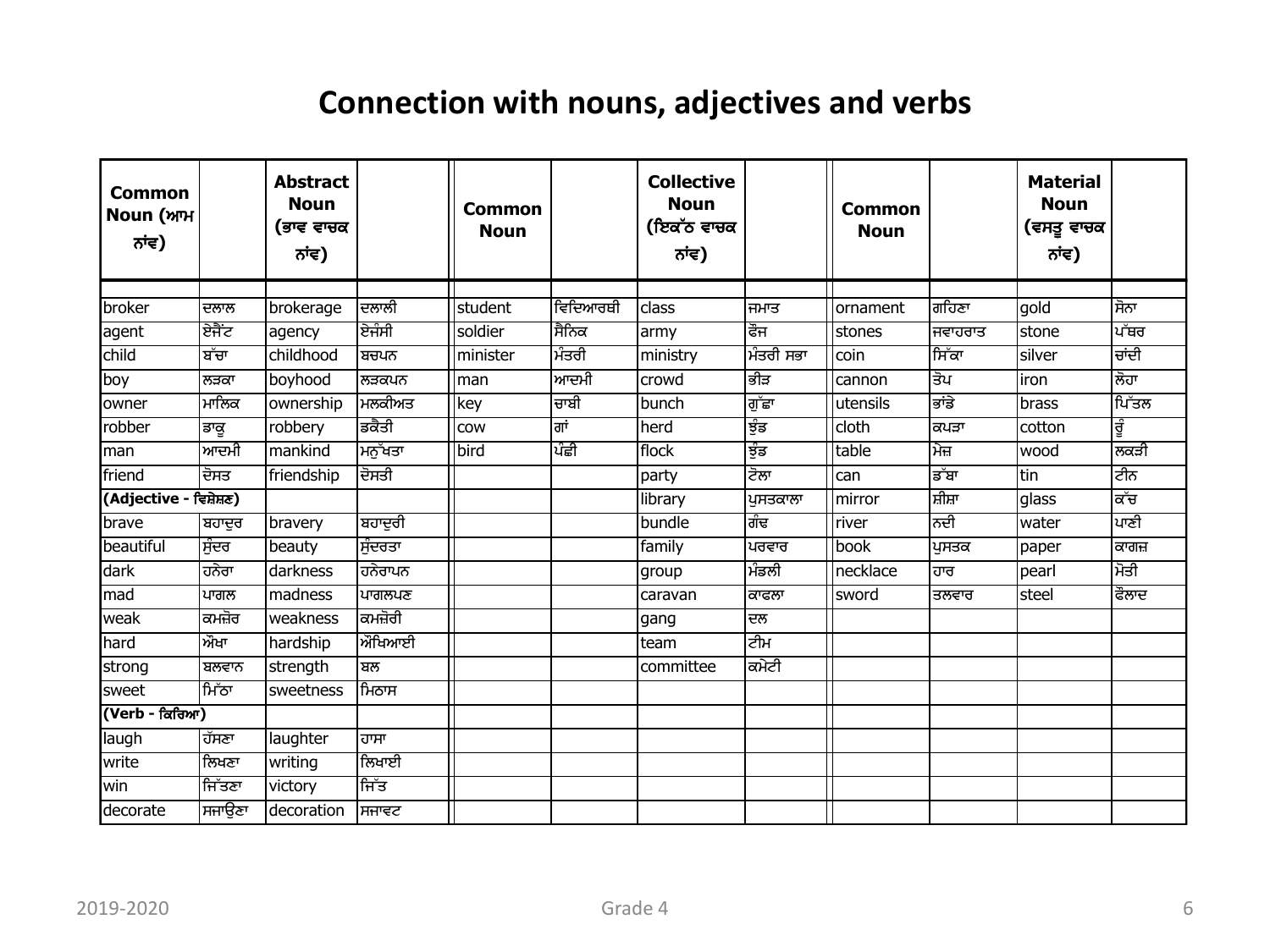# **Exercise 1:**

Fill in the blanks with the correct nouns

| ਆਮ ਨਾਂਵ | ਖ਼ਾਸ ਨਾਂਵ | $\parallel$ ਵਸਤੂ ਵਾਚਕ ਨਾਂੜ $\parallel$ ਇਕੱਠ ਵਾਚਕ ਨਾਂਵ $\parallel$ ਭਾਵ ਵਾਚਕ ਨਾਂਵ $\parallel$ |  |
|---------|-----------|---------------------------------------------------------------------------------------------|--|
|         |           |                                                                                             |  |
|         |           |                                                                                             |  |
|         |           |                                                                                             |  |
|         |           |                                                                                             |  |
|         |           |                                                                                             |  |
|         |           |                                                                                             |  |
|         |           |                                                                                             |  |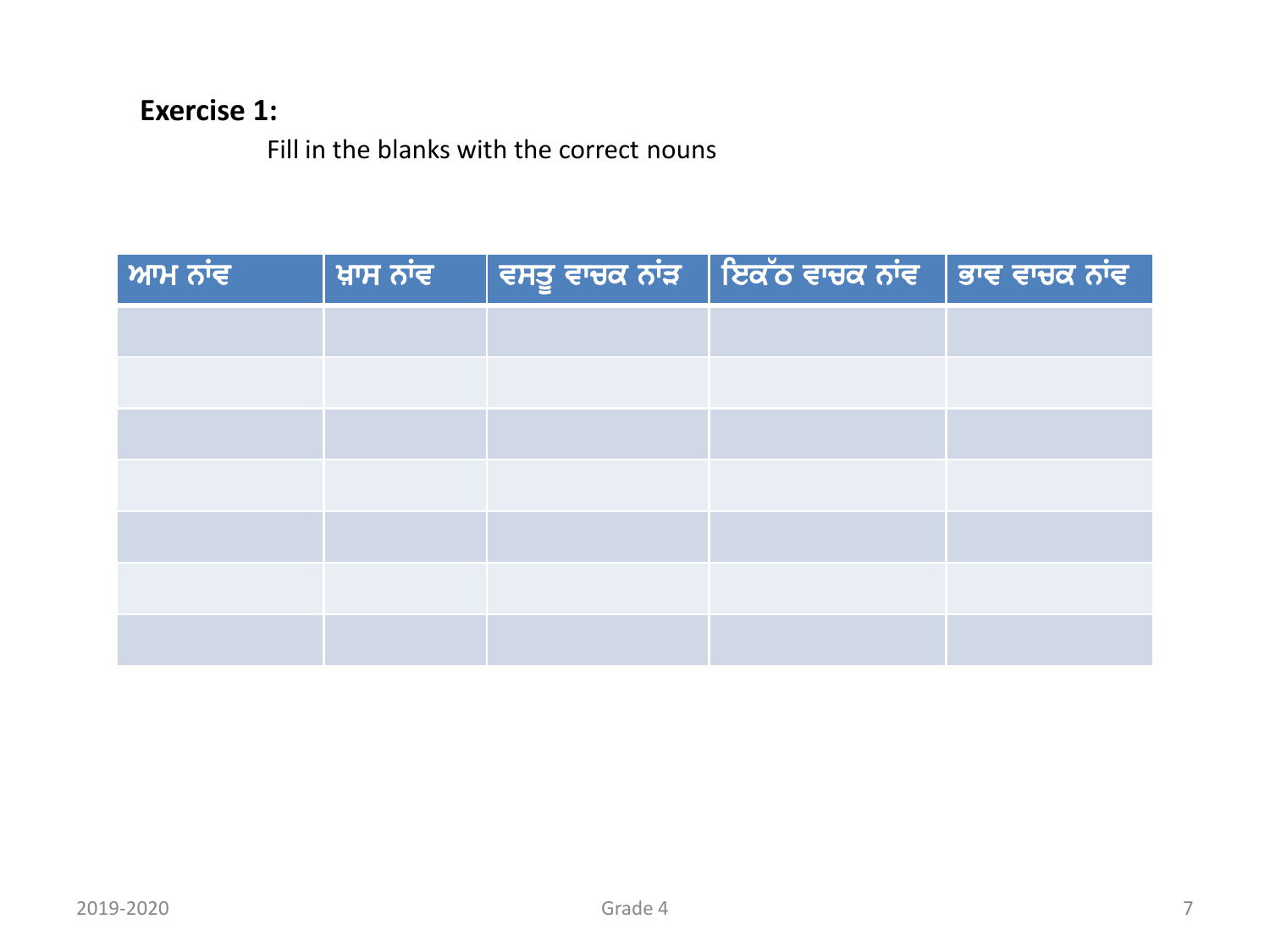#### **Exercise 2:**

Circle the nouns in the following sentences

- ੧. ਬੱਚੇ ਮੈਦਾਨ ਵਿੱਚ ਖੇਡ ਰਹੇ ਹਨ ।
- ੨. ਦਮਨ ਵਿੱਚ ਬਹੁਤ ਨਿਮਰਤਾ ਹੈ ।
- ੩. ਦਿਲਰਾਜ ਨੇ ਬਹਾਦਰੀ ਦਿਖਾਈ ।
- ੪. ਅੱਜ-ਕੱਲ ਸੋਨੇ ਦੇ ਗਹਿਣੇ ਬਹੁਤ ਮਹਿੰਗੇ ਹੋ ਗਏ ਹਨ ।
- ਪ. ਮੇਰੇ ਪਿਤਾ ਜੀ ਨੇ ਮੈਨੂੰ ਇਕ ਸਾਈਕਲ ਇਨਾਮ ਦਿੱਤਾ।
- $\epsilon$ ੁ ਪਾਰਕ ਦੀ ਸੈਰ ਸਿਹਤ ਲਈ ਚੰਗੀ ਹੈ ।
- ੭. ਖਰਬੂਜੇ ਵਿੱਚ ਬਹੁਤ ਮਿਠਾਸ ਹੈ ।
- ੮. ਚਿੜੀਆਘਰ ਵਿੱਚ ਇਕ ਹਾਥੀਆਂ ਦਾ ਝੁੰਡ ਦੇਖਿਆ ਸੀ ।
- ੯. ਚੰਡੀਗੜ ਇਕ ਸੋਹਣਾ ਸ਼ਹਿਰ ਹੈ ।
- ੧੦. ਗੁਰਮੀਤ ਨੇ ਚਾਬੀਆਂ ਦਾ ਗੁੱਛਾ ਕਿੱਥੇ ਰੱਖਿਆ ।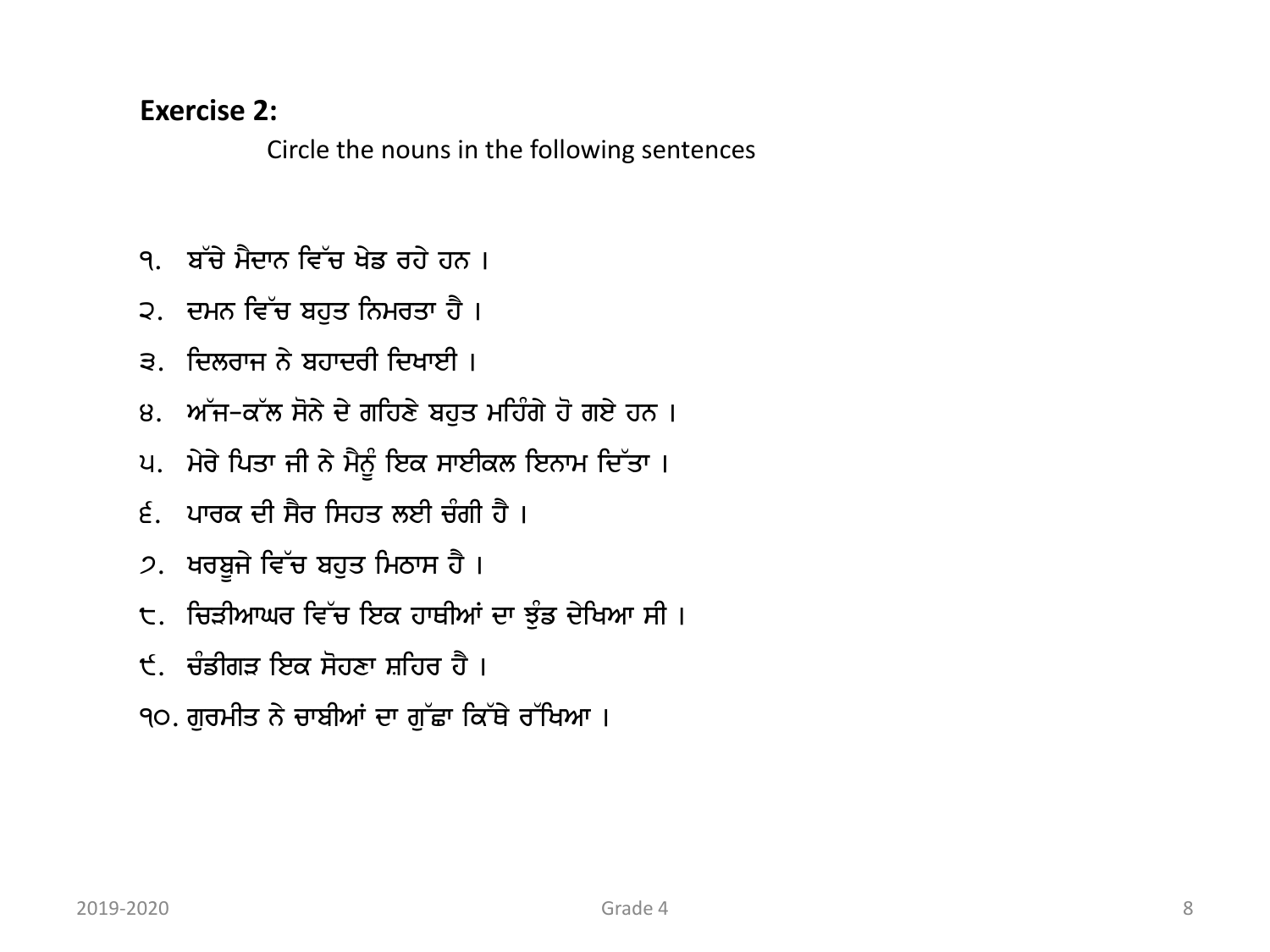## **Exercise 3:**

| Write sentences with the following nouns and indicate the type of noun |
|------------------------------------------------------------------------|
|                                                                        |
|                                                                        |
|                                                                        |
|                                                                        |
|                                                                        |